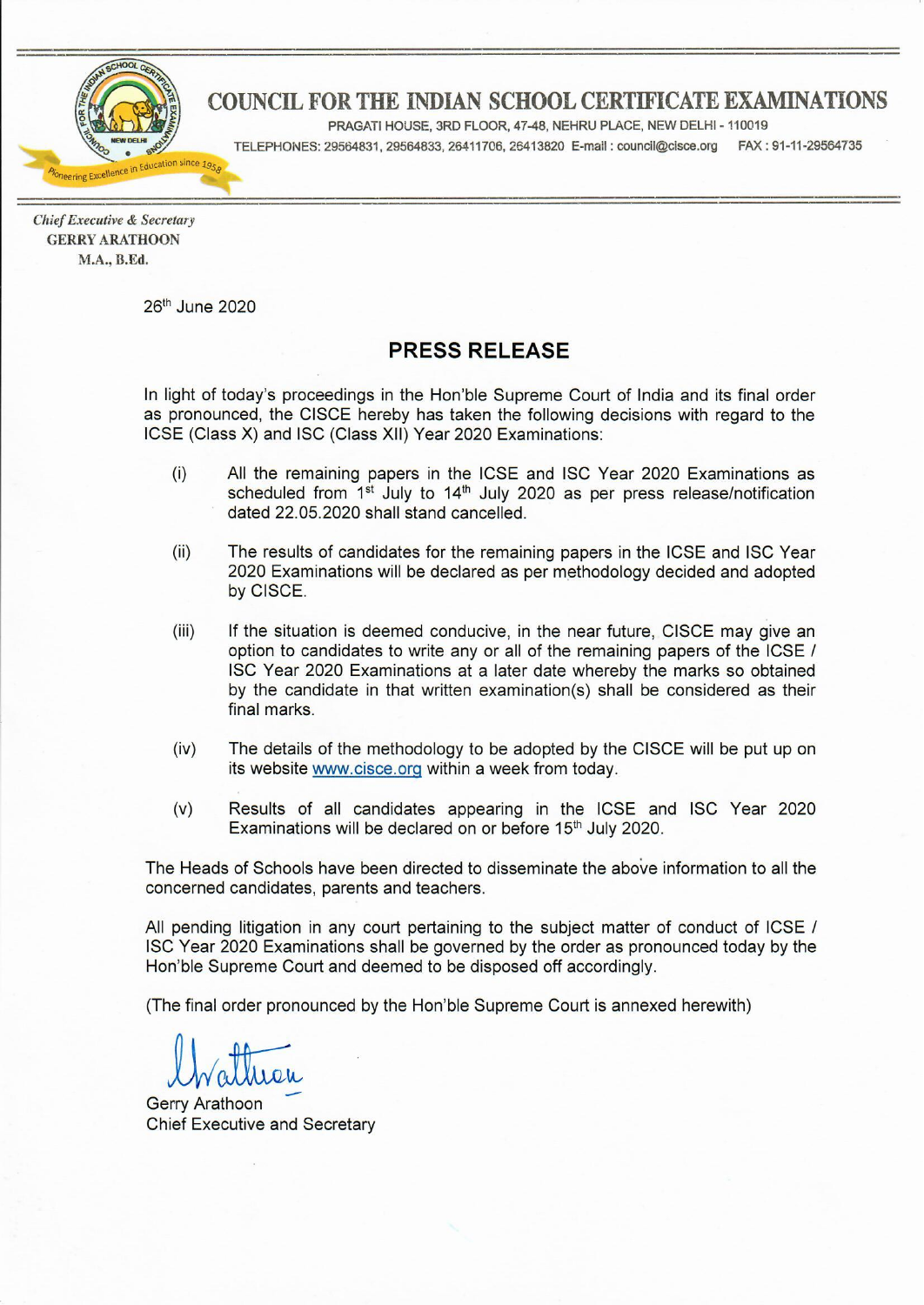**IN THE SUPREME COURT OF INDIA CIVIL ORIGINAL JURISDICTION** 

### **WRIT PETITION(S)(CIVIL) NO(S). 566/2020**

AMIT BATHLA & ORS. PETITIONER(S)

Digitally signed by DEEPAK<mark>/SIN</mark>GH Date: 2020.06.26 16:47:18<sup>1S</sup> Reason:

 **VERSUS**

**CENTRAL BOARD OF**  SECONDARY EDUCATION & ANR. RESPONDENT(S)

**WITH**

**WRIT PETITION (C) NO.584/2020 WRIT PETITION (C) NO.590/2020 WRIT PETITION (C) NO.596/2020 WRIT PETITION (C) NO.583/2020 TRANSFER PETITION (C) NO.674/2020**

#### **O R D E R**

**1. The core issue involved in these matters is about conducting examinations for classes X and XII of the Central Board of Secondary Education (CBSE) and the Indian Certificate of Secondary Education (ICSE) respectively.**

**2. As regards CBSE examinations, the CBSE has presented a draft notification for our consideration.** Signature Not Verified

> **3. After perusing the same and taking into account the suggestions given by the counsel**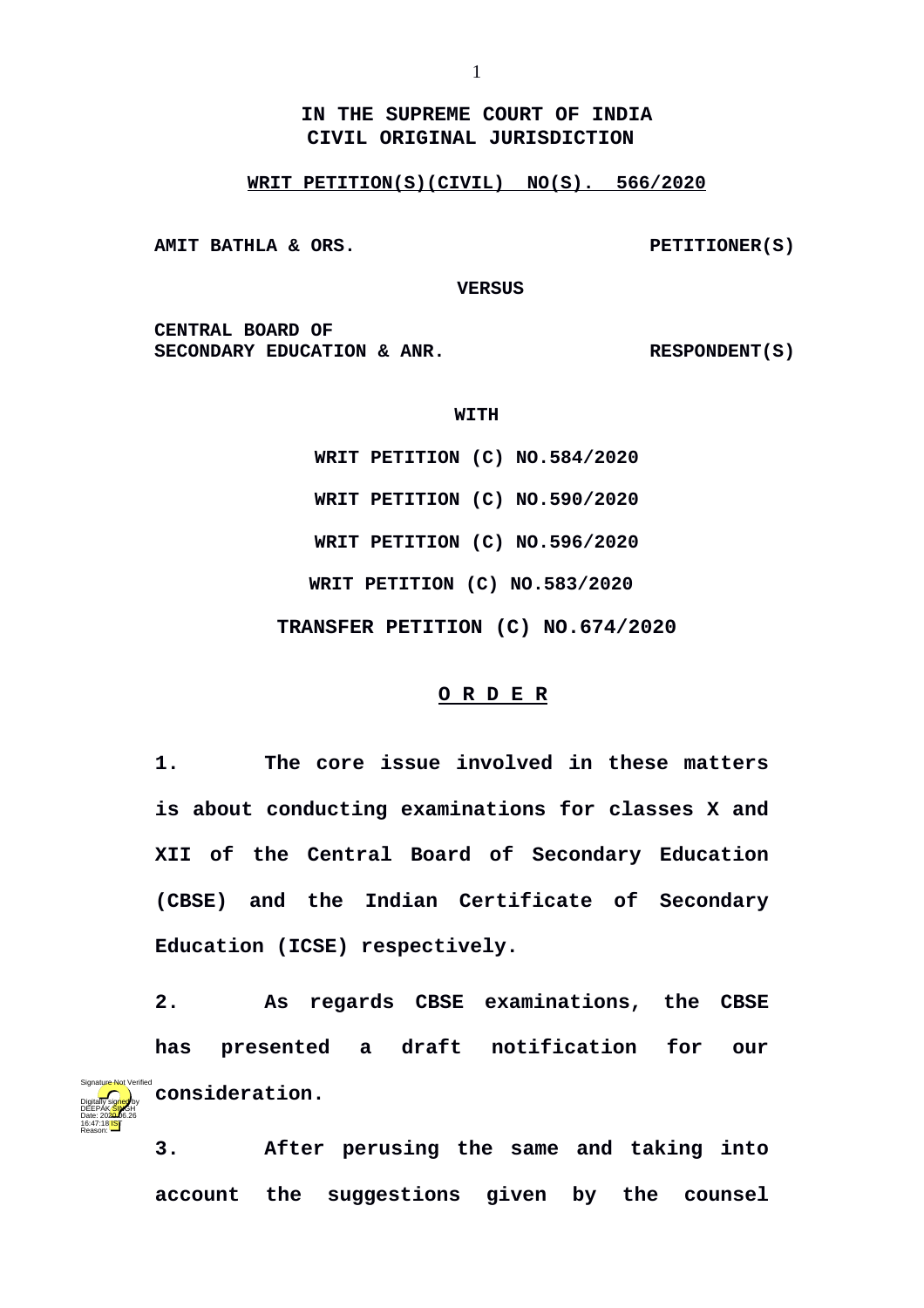**appearing for the concerned parties, we see no difficulty in permitting the CBSE to issue the said notification forthwith. The draft notification reads thus:**

### **NOTIFICATION**

**Keeping in view the requests received from various State Governments and the changed circumstances as on date, following has been decided:-**

- **1. Examinations for classes X and XII which were scheduled from 1st July to 15th, 2020 stand cancelled.**
- **2. Assessment of the performance of students in the cancelled examinations will be done based on the assessment scheme as suggested by competent committee of the CBSE for declaration of result for both class-X and class-XII. The said scheme is mentioned in Para-7 below.**
- **3. Results based upon the aforesaid assessment scheme will be declared by 15th July, 2020 so that candidates can apply and seek admissions in Higher Education Institutions in India and abroad, based thereon.**
- **4. However, for Class-XII, CBSE will conduct an optional examination in the subjects whose examinations were scheduled to be conducted from 1st July to 15th July, 2020 as soon as conditions are conducive, as assessed and decided by the Central Government. Candidates whose results will be declared based on the assessment scheme will be allowed to appear in these optional examinations to improve their performance, if they wish so.**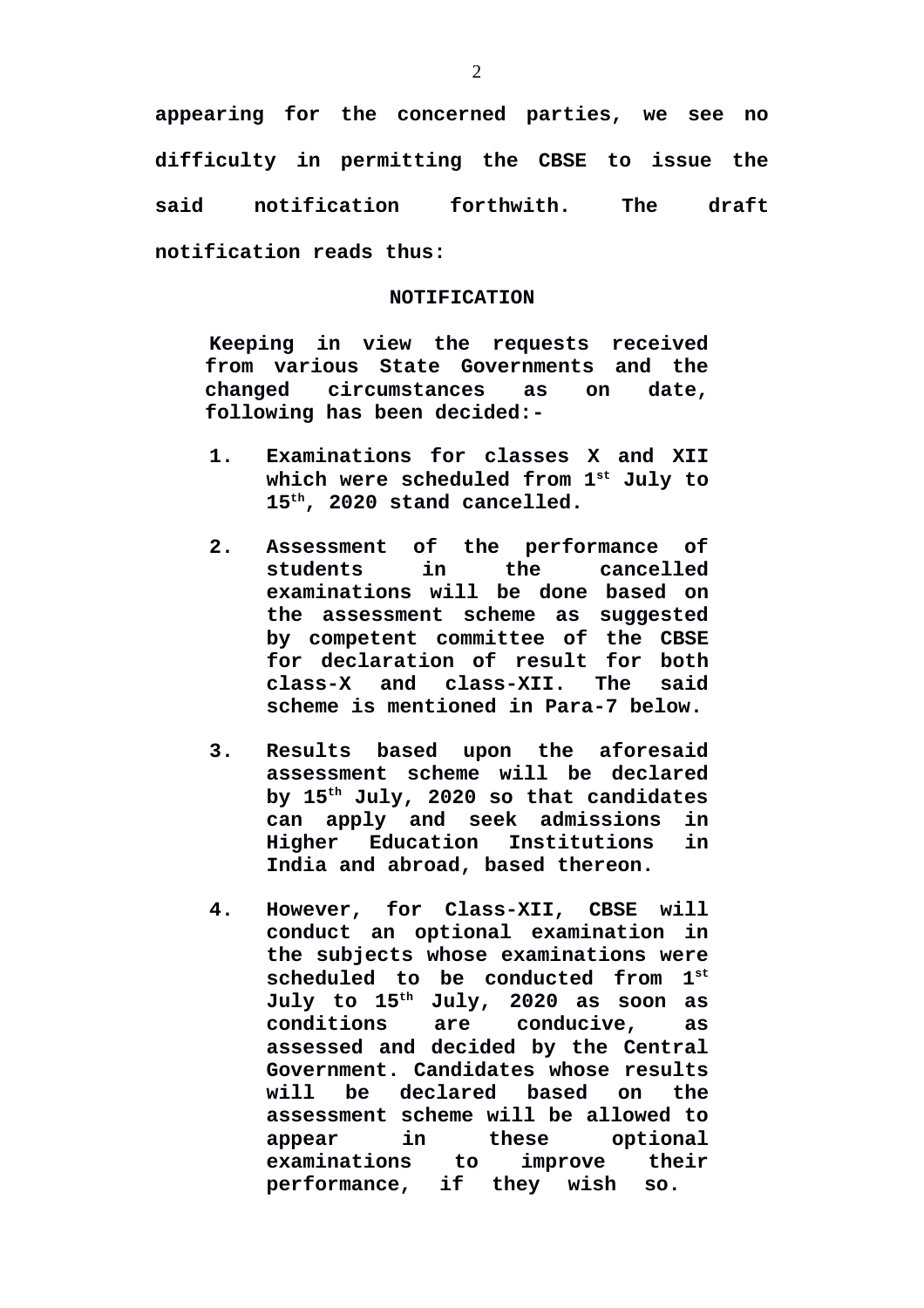**However, the marks obtained by a candidate in these optional examinations will be treated as final for those who have opted to take these examinations.**

- **5. For candidates in Class X, no further examinations will be conducted and the result declared by CBSE on the basis of assessment scheme will be treated as final.**
- **6. For class-XII, the result declared by the CBSE under Sl. No. (2) above will be considered as final unless the students opt for Sl. No. (4) above.**
- **7. Assessment Scheme:-**
	- **(a) For the students of both classes-X and XII, who have completed all their examinations, their results will be declared based on their performance in the examinations.**
	- **(b) For students who have appeared in the examinations in more than 3 subjects, the average of the marks obtained in best three performing subjects will be awarded in the subjects whose examinations have not been conducted.**
	- **(c) For students who have appeared in the examinations in only 3 subjects, the average of the marks obtained in the best two performing subjects will be awarded in the subjects whose examinations have not been conducted.**
	- **(d) There are very few students of class-XII, mainly from Delhi, who have appeared in the**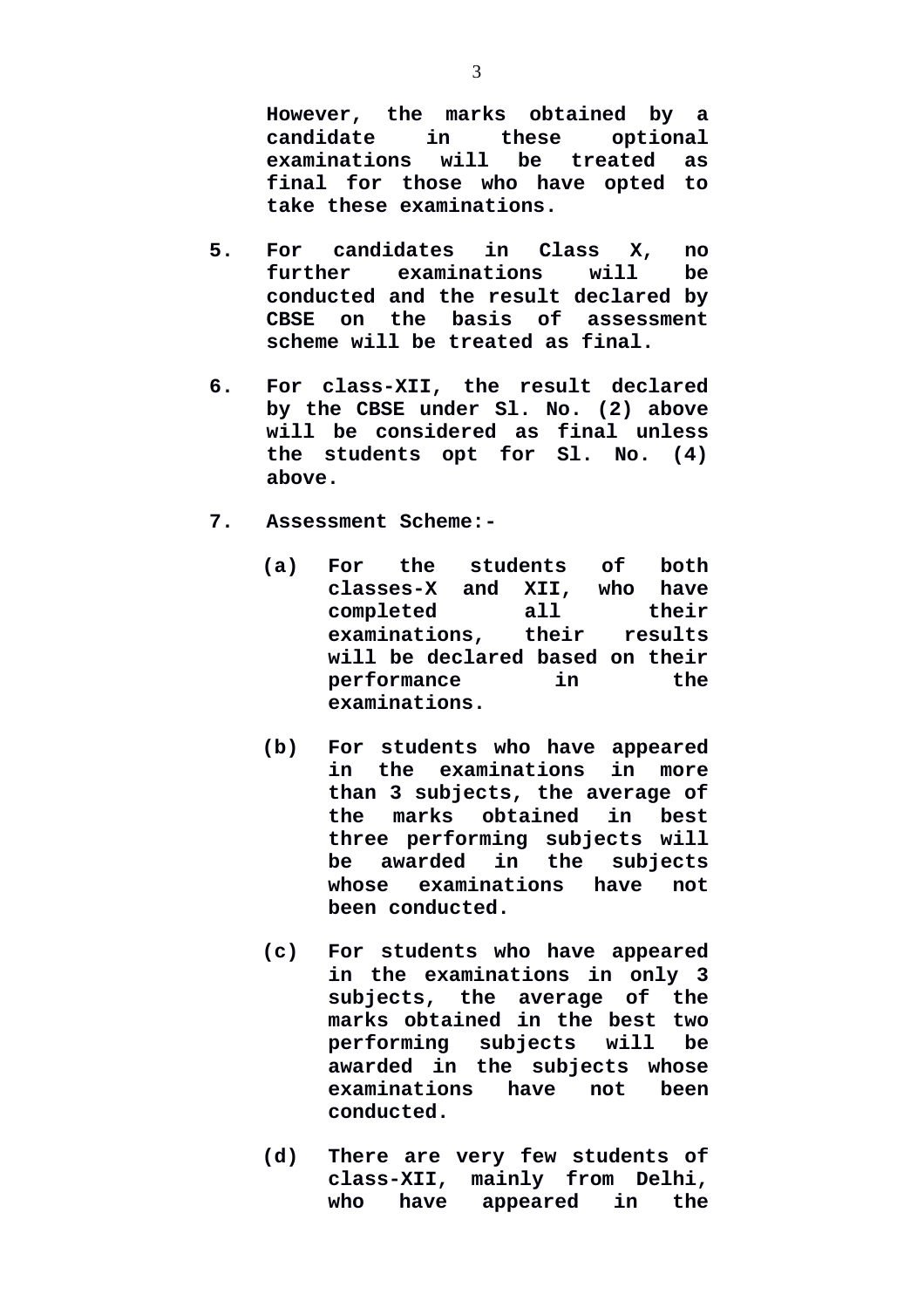**examinations in only 1 or 2 subjects. Their results will be declared based on performance in the appeared subjects and performance in internal/practical project assessment. These students will also be allowed to appear in the optional examinations conducted by CBSE to improve their performance, if they desire to do so. Result of these students will also be declared along with other students.**

**4. Resultantly, all these petitions pertaining to CBSE examinations pending in this Court or any other Court shall be deemed to be disposed of in terms of the proposed notification to be issued by the CBSE.**

**5. Accordingly, if any other petition is pending in this Court or any other Court concerning the subject of conducting examinations for Classes X and XII by the CBSE scheduled from 1 st July, 2020 to 15th July, 2020, the same will be governed by this order and the notification approved by this Court.**

**6. As regards ICSE, the counsel appearing for the said Board, on instructions, stated that ISCE in principle would issue similar notification with additional aspects referred to in the**

4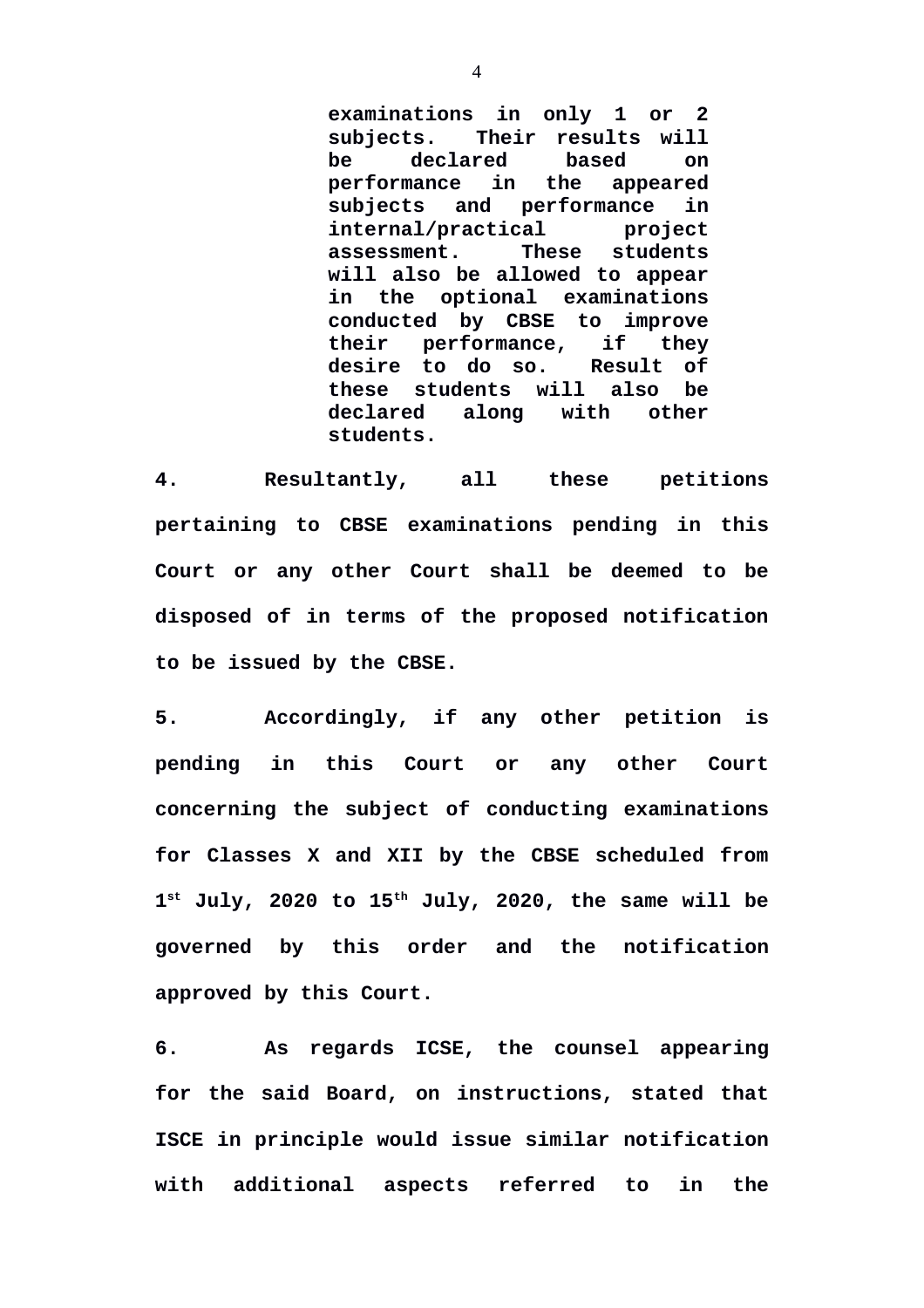**affidavit filed by them. To wit, paragraph 6 of**

**the affidavit reads thus:**

**"6. In the light of the aforesaid, the Respondent has taken the following decisions with regard to the ICSE (Class 10) and ISC (Class 12) Year 2020 Examinations:**

**i) The remaining papers in the ICSE and ISC Year 2020 Examinations as scheduled from 1st July to 14th July 2020 as per press release/notification dated 22.05.2020 shall stand cancelled.**

**ii) Results of all the candidates for the remaining papers in the ICSE and ISC Year 2020 Examinations will be declared as per methodology decided and adopted by Respondent i.e. CISCE.**

**iii) If the situation is deemed conducive, in the near future, CISCE may give an option to candidates to write any or all of the remaining papers of the ICSE/ISC Year 2020 Examinations at a later date whereby the marks so obtained by the candidate in that written examination(s) shall be considered as their final marks."**

**7. Two aspects have been highlighted during the hearing by the counsel for the ICSE, as follows:**

> **(i) ICSE may consider of conducting optional examination for Class X as well and abide by the same terms as regards the optional examination regarding Class XII referred to in the draft notification of CBSE, reproduced above.**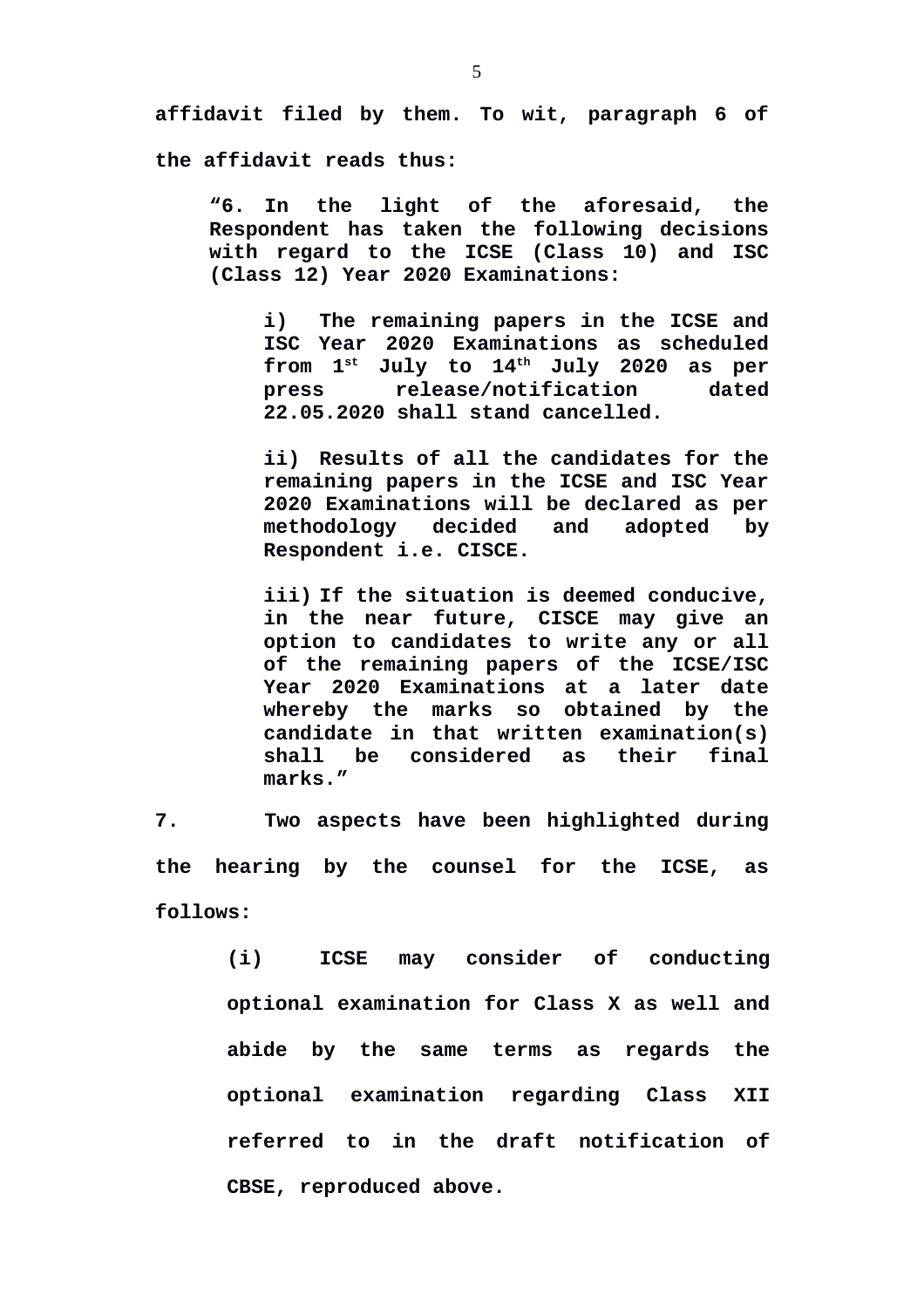**(ii) The Assessment Scheme of ICSE is different, which would be notified within one week from today on the website of the ICSE.**

**Rest of the stipulations in the draft notification of CBSE, referred to above, are acceptable to ICSE in principle, which would be reflected in the proposed notification to be issued by the ICSE in that behalf.**

**8. In terms of this order, all proceedings/petitions pertaining to the subject matter of conducting examinations for classes X and XII by ICSE for Academic Year 2019-2020 pending in this Court or any other Court shall be governed by this order and deemed to be disposed of accordingly.**

**9. We make it clear that this order does not deal with any other issue which may arise for consideration in some other proceedings pending before the High court or this Court except the subject matter of conducting examinations for classes X and XII for Academic Year 2019-2020 by the CBSE and ICSE respectively.**

6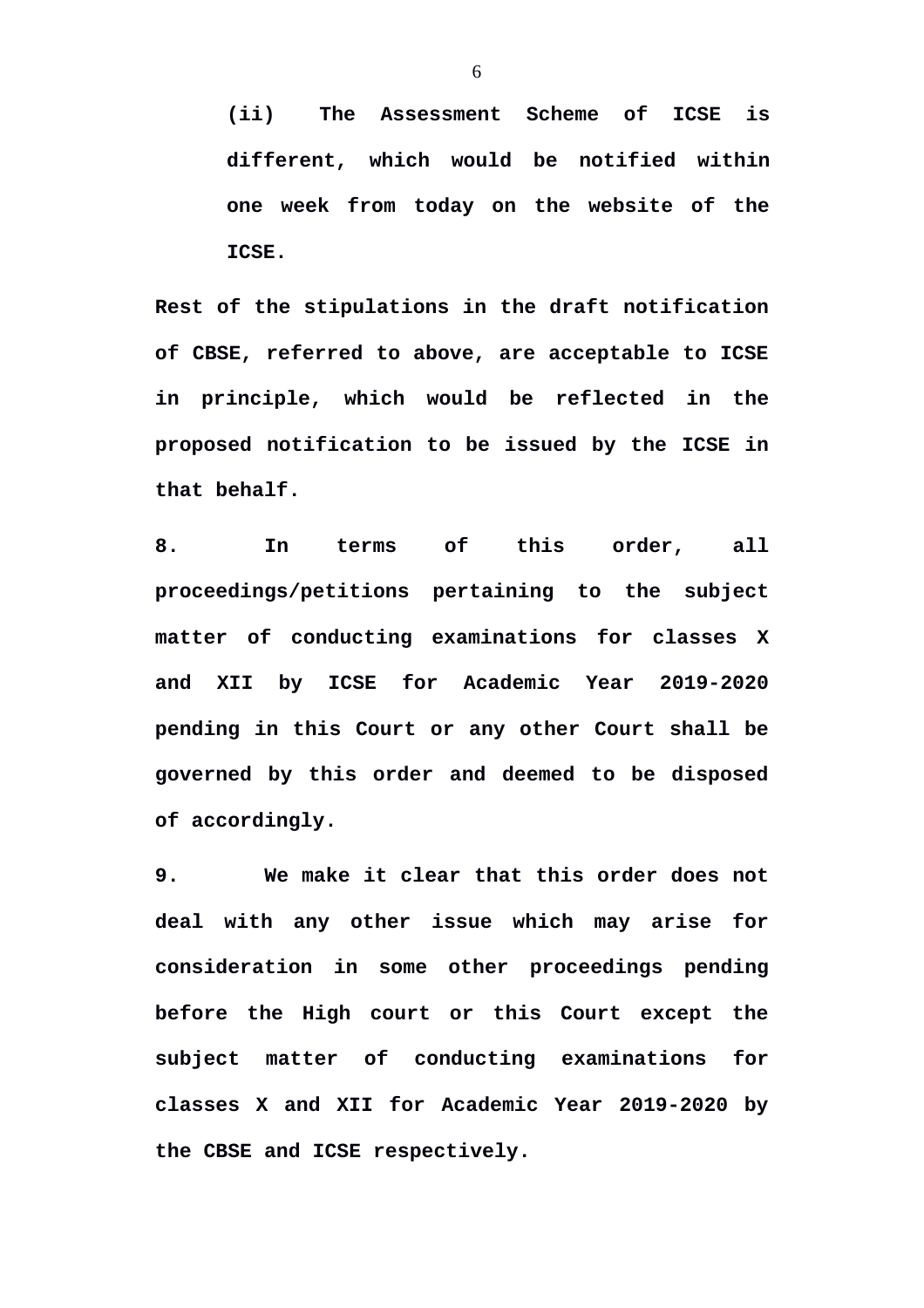**10. The writ petitions, transfer petition and pending applications shall stand disposed of in the above terms.**

> **....................,J. (A.M. KHANWILKAR)**

> **....................,J. (DINESH MAHESHWARI)**

> **....................,J. (SANJIV KHANNA)**

**NEW DELHI JUNE 26, 2020.**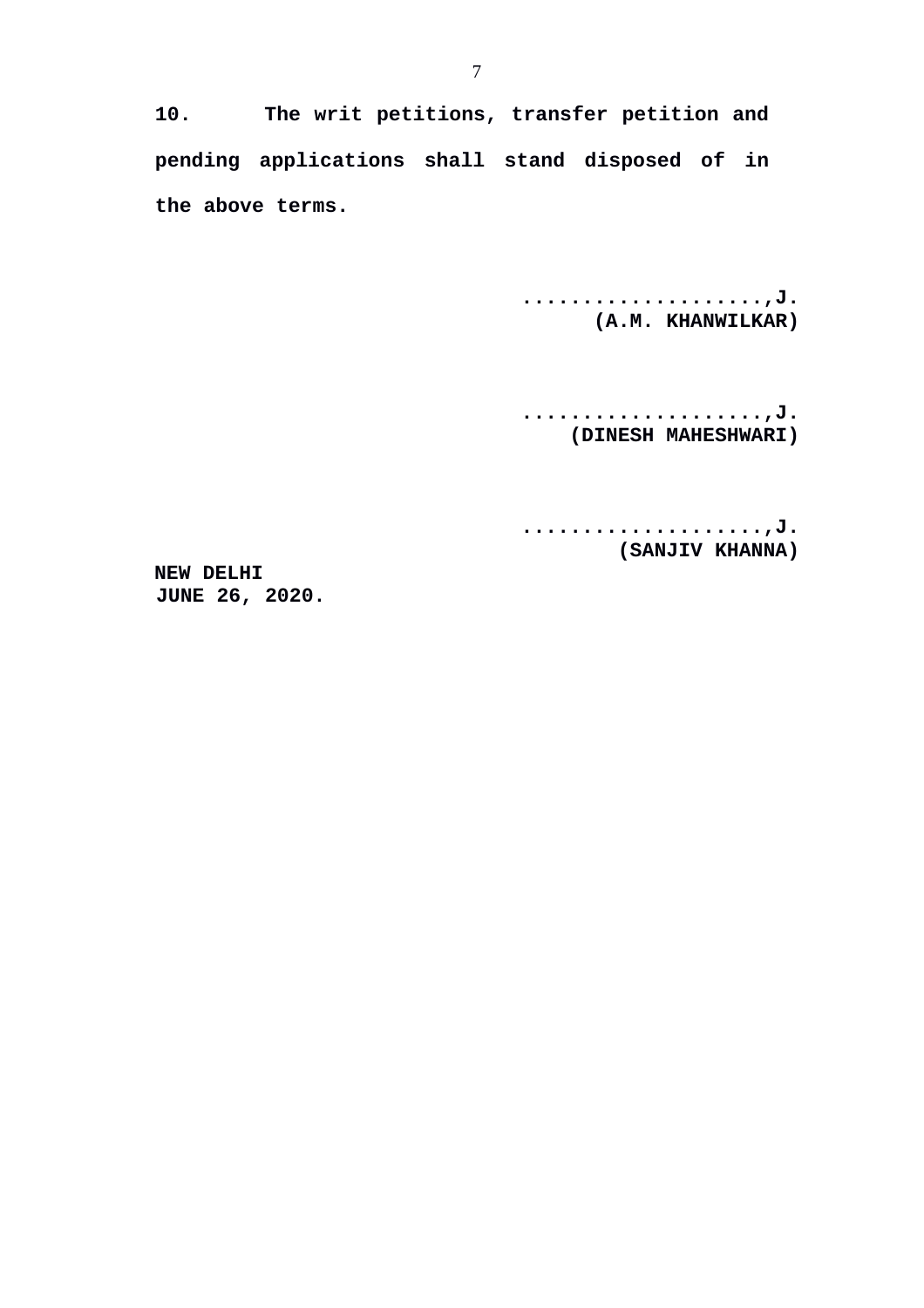**ITEM NO.1+2+3 Virtual Court 2 SECTIONS X/PIL(W)/XVI-A**

 **S U P R E M E C O U R T O F I N D I A RECORD OF PROCEEDINGS**

**Writ Petition(s)(Civil) No(s). 566/2020**

AMIT BATHLA & ORS. **Petitioner(s)** 

#### **VERSUS**

**CENTRAL BOARD OF SECONDARY EDUCATION & ANR. Respondent(s)**

**(FOR ADMISSION IA No. 54475/2020 - EXEMPTION FROM FILING AFFIDAVIT IA No. 54492/2020 - EXEMPTION FROM PAYING COURT FEE, IA No. 57064/2020 – INTERVENTION/IMPLEADMENT, IA No. 54473/2020 - STAY APPLICATION)**

**WITH**

**W.P.(C) No. 584/2020 (X) IA No. 56068/2020 - EX-PARTE STAY IA No. 56070/2020 - EXEMPTION FROM FILING AFFIDAVIT)**

**W.P.(C) No. 590/2020 (X) IA No. 56835/2020 - EXEMPTION FROM FILING AFFIDAVIT)**

**W.P.(C) No. 596/2020 (PIL-W) IA No. 56973/2020 - EXEMPTION FROM FILING AFFIDAVIT)**

**W.P.(C) No. 583/2020 (X) FOR ADMISSION and IA No.56005/2020-EXEMPTION FROM FILING AFFIDAVIT** 

**Transfer Petition(s)(C) No(s).674/2020 (XVI-A) (FOR ADMISSION and IA No.57356/2020-EX-PARTE STAY and IA No.57357/2020-EXEMPTION FROM FILING AFFIDAVIT** 

**Date : 26-06-2020 These matters were called on for hearing today.**

**CORAM :** 

 **HON'BLE MR. JUSTICE A.M. KHANWILKAR HON'BLE MR. JUSTICE DINESH MAHESHWARI HON'BLE MR. JUSTICE SANJIV KHANNA**

**For Petitioner(s) Mr. Rishi Malhotra, AOR**

**Mr. Ajay Bhargava, Adv. Ms. Vanita Bhargava, AOR Ms. Trishala Trivedi, Adv. Mr. Sandeep Jindal, AOR**

**Mr. Siddharth, In-person**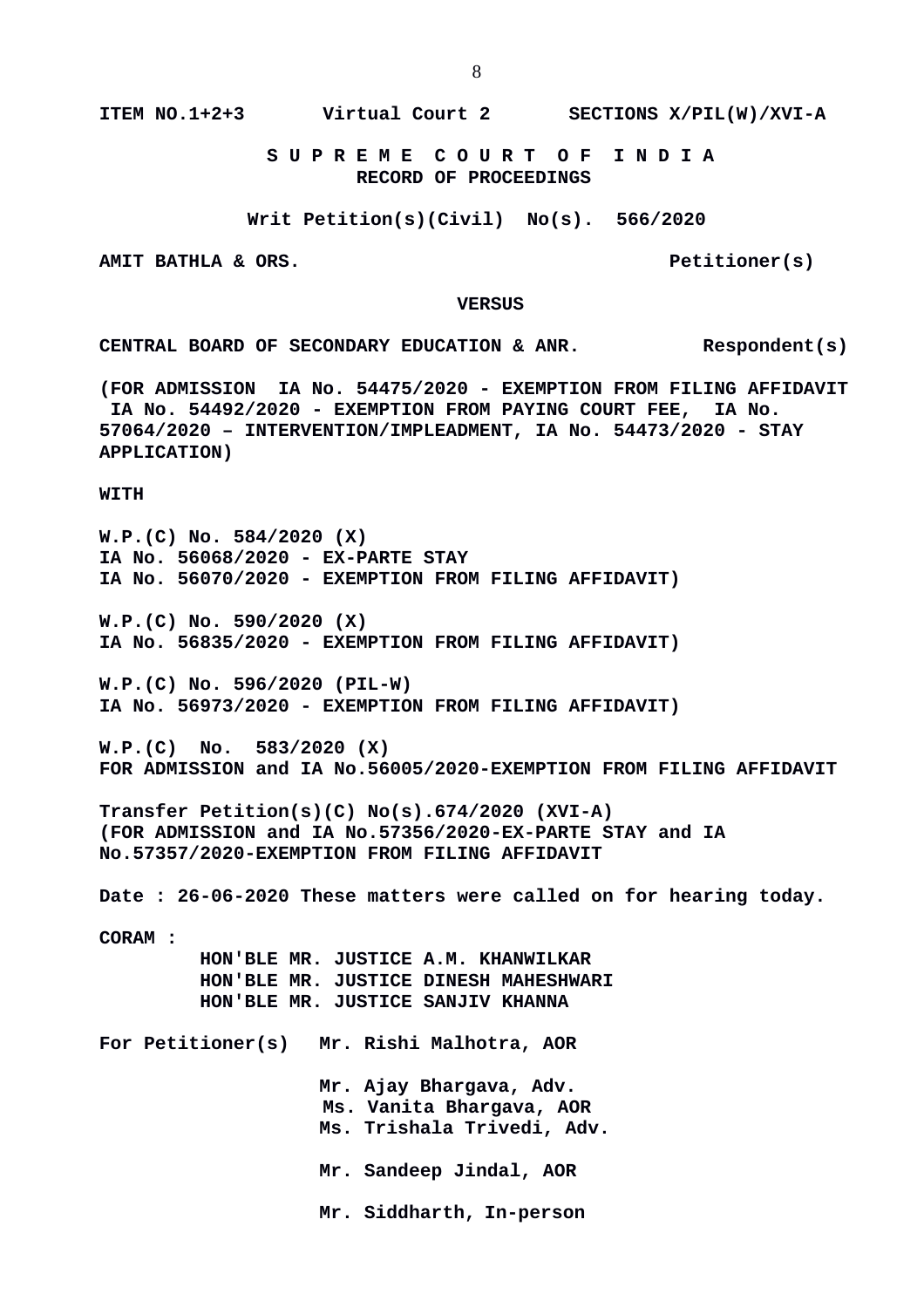**Mr. Rajat Sabu, Adv. Mr. Mriganga Dutta, Adv. Mr. P. S. Sudheer, AOR Ms. Shruti Jose, Adv. Mr. Jaideep Gupta, Sr. Adv. Mr. Kunal Chatterji, AOR Mr. Shoumendu Mukherji, Adv. Ms. Maitrayee Banerjee, Adv. Mr. Pravar Veer Misra, Adv. Mr. Vageesh Sharma, Adv. For Respondent(s) Mr. Tushar Mehta, S.G. Mr. Rupesh Kumar, AOR Mr. Rajeev Sharma, Adv. Ms. Neelam Sharma, Adv. Ms. Pankhuri Shrivastava, Adv. Mr. Tushar Mehta, S.G. Mr. Gurmeet Singh Makker, AOR Mr. Kanu Agrawal, Adv. Mr. Rajat Nair, Adv. Mr. Rupesh Kumar, AOR Mr. Rajeev Sharma, Adv. Ms. Neelam Sharma, Adv. Ms. Pankhuri Shrivastava, Adv. Mr. Jaideep Gupta, Sr. Adv. Mr. Kunal Chatterji, AOR Mr. Shoumendu Mukherji, Adv. Ms. Maitrayee Banerjee, Adv. Mr. Pravar Veer Misra, Adv. Mr. Vageesh Sharma, Adv. Mr. Mathews J. Nedumpara, Adv. Ms. Manju Jetley, AOR Mr. Rahul G. Tanwani, Adv. Mr. Anantha Narayana M.G., AOR Mr. Yuvraj P. Narvankar, Adv. Mr. Anand Dilip Landge, AOR UPON hearing the counsel the Court made the following O R D E R The writ petitions, transfer petition and pending applications are disposed of in terms of**